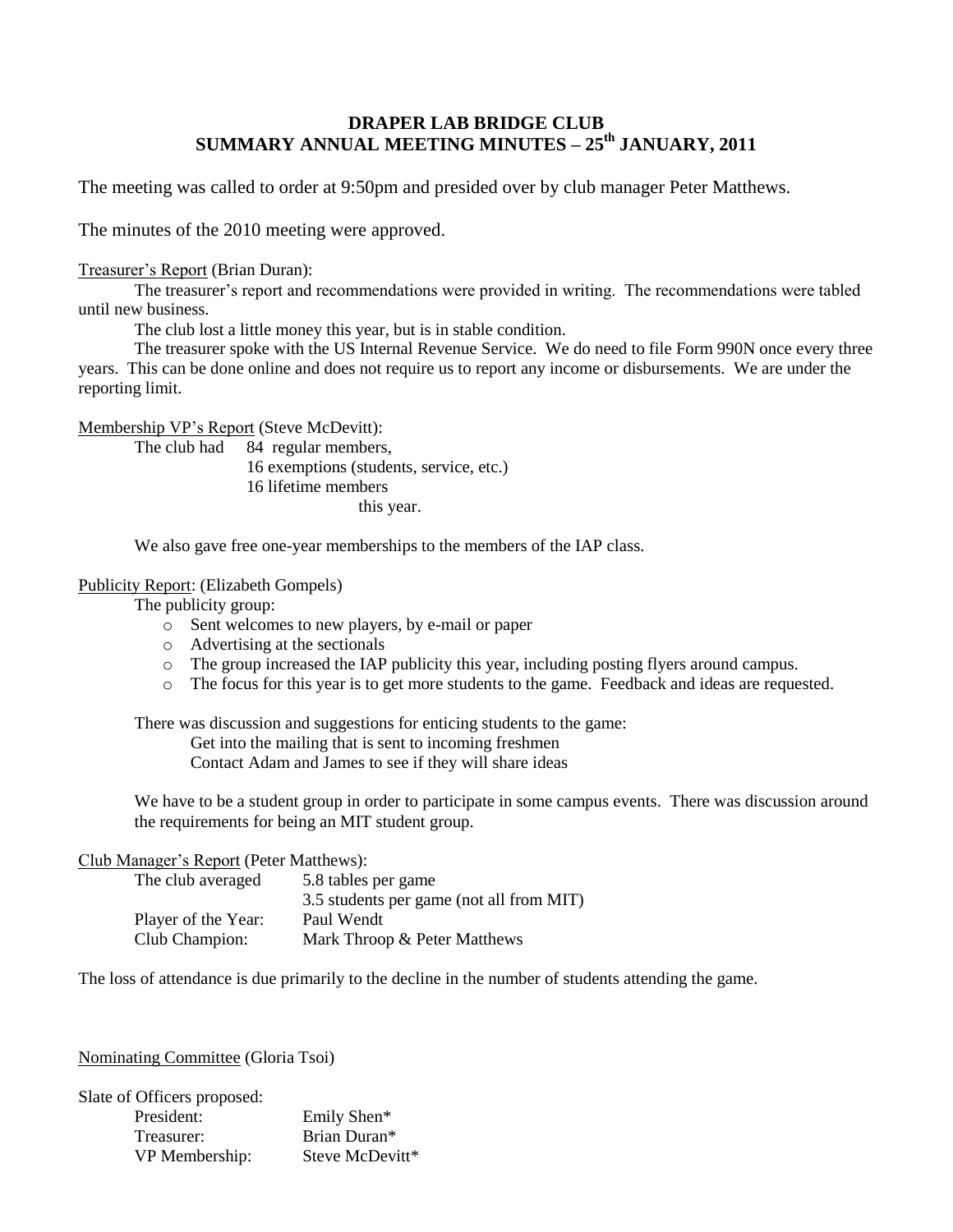VP Publicity: Elizabeth Gompels\* Secretary: Pamela Miller\* Club Manager: Peter Matthews

ELECTED

## **OLD BUSINESS**

Jack Chu and Emily Shen : To be life members of the club with thanks for all their efforts.

PASSED

#### **NEW BUSINESS**

#### Card fees:

There was discussion on the appropriate level of fees for students. There was discussion about special games and the cost of those games. The matter was tabled.

#### Special Games:

There were differing opinions in the room ranging from 0-50 regarding the appropriate number of special games for the club. There were 43 in 2010. After some discussion a motion was made.

**Motion:** We run half of the special games with benefits this year.

The Quick Trick says we are committed to all special games through April. The club manager will work with that. PASSED

Manager's fee:

Motion: That the Manager's fee be raised from \$1.00 to \$1.50 per table.

PASSED

#### Card Fees (redux):

**Motion:** Card fees were set, subject to executive review in June. There was discussion and an amendment was made. The treasurer feels the club will break even for the year.

PASSED

#### IAP Class:

The novice game in 2010 lost money. The members of the club feel that novice games are an investment and should be continued.

There are fewer students in the IAP class this year. It has been trending downwards for a while. We need to find out why the students don't come back.

There was discussion around things members could do to make the club more friendly and more attractive to newcomers.

There was discussion around the difficulties in teaching and attracting young people. EMBA will be starting a program to teach very young people, and the ACBL will provide materials. One suggestion was that the IAP class be restricted to students only.